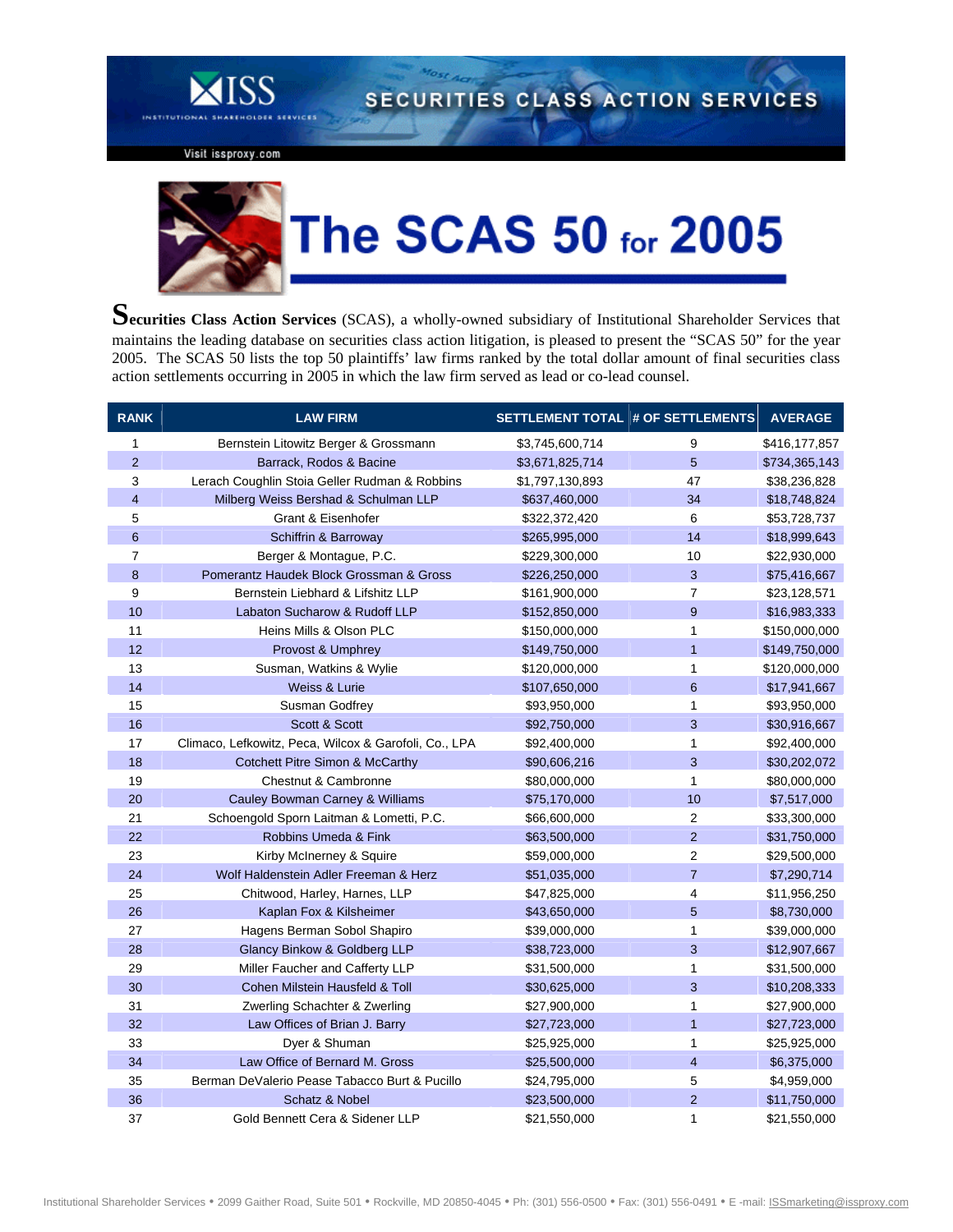| 38 | Shalov Stone & Bonner                              | \$21,371,393 | 3 | \$7,123,798  |
|----|----------------------------------------------------|--------------|---|--------------|
| 39 | Abbey Spanier Rodd Abrams & Paradis, LLP           | \$16,500,000 |   | \$16,500,000 |
| 40 | <b>Rosenthal Monhait Gross &amp; Goddess</b>       | \$16,350,000 | 3 | \$5,450,000  |
| 41 | Stull Stull & Brody                                | \$15,250,000 | 4 | \$3,812,500  |
| 42 | Palmer & Dodge                                     | \$13,934,649 |   | \$13,934,649 |
| 43 | Robinson Brog Leinwand Reich Gnovese & Gluck, P.C. | \$13,934,649 |   | \$13,934,649 |
| 44 | Weiss & Associates, P.C.                           | \$13,934,649 |   | \$13,934,649 |
| 45 | Federman & Sherwood                                | \$12,205,000 | 4 | \$3,051,250  |
| 46 | Vianale & Vianale                                  | \$12,032,500 | 4 | \$3,008,125  |
| 47 | Nix, Patterson, & Roach LLP                        | \$11,000,000 |   | \$11,000,000 |
| 48 | Gene Mesh & Associates                             | \$7,500,000  |   | \$7,500,000  |
| 49 | Murray, Frank & Sailer                             | \$7,332,500  | 3 | \$2,444,167  |
| 50 | Lovell Stewart Halebian LLP                        | \$7,300,000  |   | \$7,300,000  |

## **Snapshot: Average Settlement Amount**

The top 5 law firms ranked by highest average settlement amount (minimum of five settlements) are as follows:

| <b>RANK</b> | <b>SCAS 50</b><br><b>RANK</b> | <b>LAW FIRM</b>                               | <b>SETTLEMENT TOTAL</b> | # OF<br><b>SETTLEMENTS</b> | <b>AVERAGE</b> |
|-------------|-------------------------------|-----------------------------------------------|-------------------------|----------------------------|----------------|
|             |                               | Barrack, Rodos & Bacine                       | \$3,671,825,714         | 5                          | \$734,365,143  |
| 2           |                               | Bernstein Litowitz Berger & Grossmann         | \$3,745,600,714         | 9                          | \$416,177,857  |
| 3           | 8                             | Pomerantz Haudek Block Grossman & Gross       | \$226,250,000           | 3                          | \$75,416,667   |
| 4           | 5                             | Grant & Eisenhofer                            | \$322,372,420           | 6                          | \$53,728,737   |
| 5           | 3                             | Lerach Coughlin Stoia Geller Rudman & Robbins | \$1,797,130,893         | 47                         | \$38,236,828   |

## **Snapshot: Number of Settlements**

The top 5 law firms ranked by total number of final settlements are as follows:

| <b>RANK</b> | <b>SCAS 50</b><br><b>RANK</b> | <b>LAW FIRM</b>                               | <b>SETTLEMENT TOTAL</b> | # OF<br><b>SETTLEMENTS</b> | <b>AVERAGE</b> |
|-------------|-------------------------------|-----------------------------------------------|-------------------------|----------------------------|----------------|
|             |                               | Lerach Coughlin Stoia Geller Rudman & Robbins | \$1,797,130,893         | 47                         | \$38,236,828   |
| 2           | $\overline{4}$                | Milberg Weiss Bershad & Schulman LLP          | \$637,460,000           | 34                         | \$18,748,824   |
| 3           | 6                             | Schiffrin & Barroway                          | \$265,995,000           | 14                         | \$18,999,643   |
| 4           |                               | Berger & Montague, P.C.                       | \$229,300,000           | 10                         | \$22,930,000   |
|             | 20                            | Cauley Bowman Carney & Williams               | \$75,170,000            | 10                         | \$7,517,000    |

## **Methodology**

We created the SCAS 50 using data from the SCAS database, which tracks, among many other things, federal and state shareholder class actions. We also contacted each law firm to seek confirmation of the settlement data pertaining to that firm. The SCAS 50 does not include data on ERISA or derivative lawsuits.

The SCAS 50 reflects only those final settlements that resulted in the creation of a settlement fund on behalf of shareholders. Cases which resulted in no settlement fund being created, but instead had only non-monetary settlement terms (such as corporate governance changes, changes in the terms of a merger, etc.) are not included. Further information on such settlements can be found in the SCAS database.

The SCAS 50 credits law firms that served as lead or co-lead counsel in a case with the entire settlement fund, regardless of how many other firms served as lead or co-lead counsel in the case. Thus, for a settlement of \$1,000,000 dollars where there were two lead counsel, the SCAS 50 credits both law firms with a \$1,000,000 settlement rather than dividing the settlement fund in half. For purposes of this report, law firms are considered to be lead or co-lead counsel if they are identified as such in the notice of settlement distributed to shareholders.